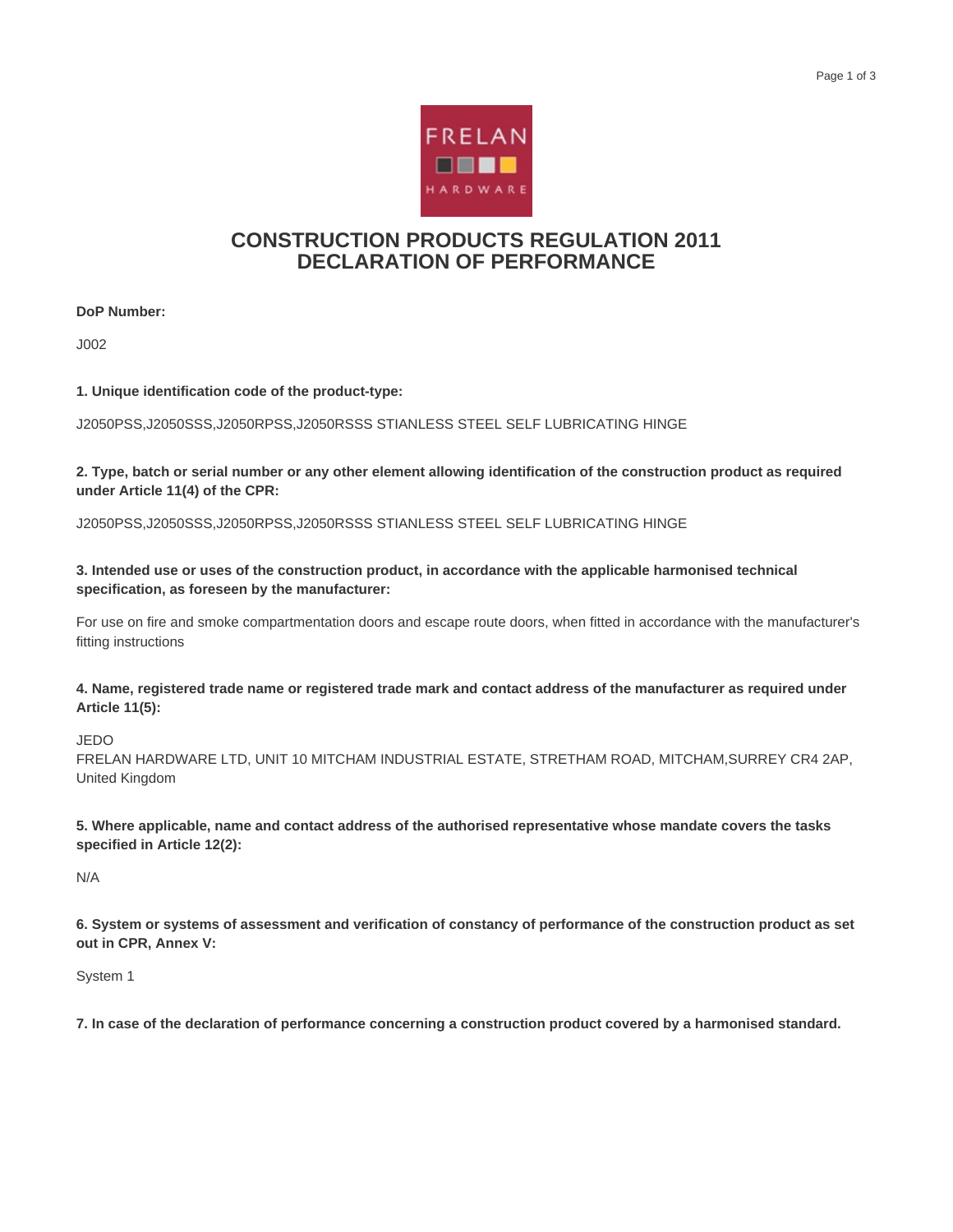EN 1935:2002 Notified product certification body No. EN 1935:2002 NOTIFIED BODY NO 1121 ISSUED THE CERTIFICATE performed the determination of the product type on the basis of type testing (including sampling); initial inspection of the manufacturing plant and of the factory production control and continuous surveillance; assessment and evaluation of factory production control; and issued the certificate of constancy of performance of the product.

## **8. European Technical Assessment:**

N/A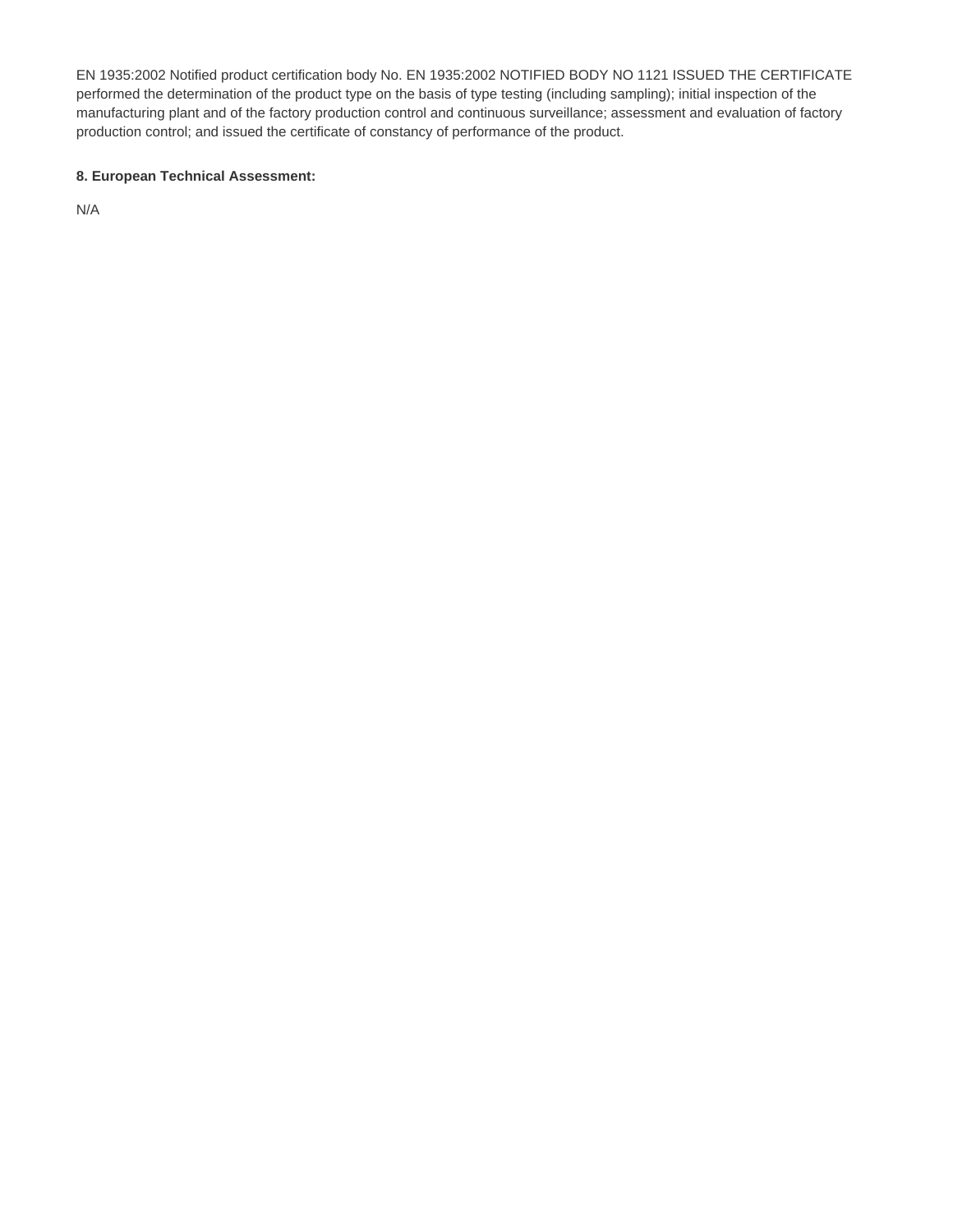## **9. Declared performance**

| <b>Essential characteristics</b><br><b>Self closing</b>          | <b>Performance</b>                                                                                                                                                                                                 | Harmonised technical specification        |
|------------------------------------------------------------------|--------------------------------------------------------------------------------------------------------------------------------------------------------------------------------------------------------------------|-------------------------------------------|
| Initial friction torque with max. door<br>mass 120 kg            | 4 Nm                                                                                                                                                                                                               | EN 1935:2002                              |
| Static load                                                      |                                                                                                                                                                                                                    |                                           |
| Load deformation                                                 | Passed with a displacement under load:<br>-lateral not more than 2 mm<br>-vertical not more than 4 mm<br>and a residual displacement after<br>unloading.<br>-lateral 0.04MM<br>-vertical 0.00MM                    |                                           |
| Overload                                                         | -no breakage of any hinge leaf, knuckle,<br>barrel or pin nor any cracking or<br>deformation visible to normal or<br>corrected vision<br>-the hinged test element remained<br>connected to the frame               |                                           |
| Shear strength                                                   | Passed with a lateral and vertical<br>displacement after unloading.<br>not more than 1 mm                                                                                                                          |                                           |
| Hinges for use on fire-resistant and/or<br>smoke-controls doors; | Grade 1: suitable for use on fire/smoke<br>resistant door assemblies                                                                                                                                               |                                           |
| <b>Essential characteristics</b><br><b>Durability</b>            | <b>Performance</b>                                                                                                                                                                                                 | <b>Harmonised technical specification</b> |
| Durability                                                       | Passed a 200 000 cycles test with a<br>maximum wear:<br>-lateral 0.20MM<br>-vertical 0.45MM<br>with a maximum frictional torque.<br>-after 20 cycles 4 Nm<br>-after the completion of 200000 cycles 4<br><b>Nm</b> | EN 1935:2002                              |
| Corrosion                                                        | Pass Grade 4: 240 hrs                                                                                                                                                                                              |                                           |
| <b>Dangerous Substances Annex ZA3</b>                            | The materials in the product(s) do not<br>contain or release any dangerous<br>substances in excess of the maximum<br>levels specified in existing European<br>material standards or any national<br>regulations.   |                                           |